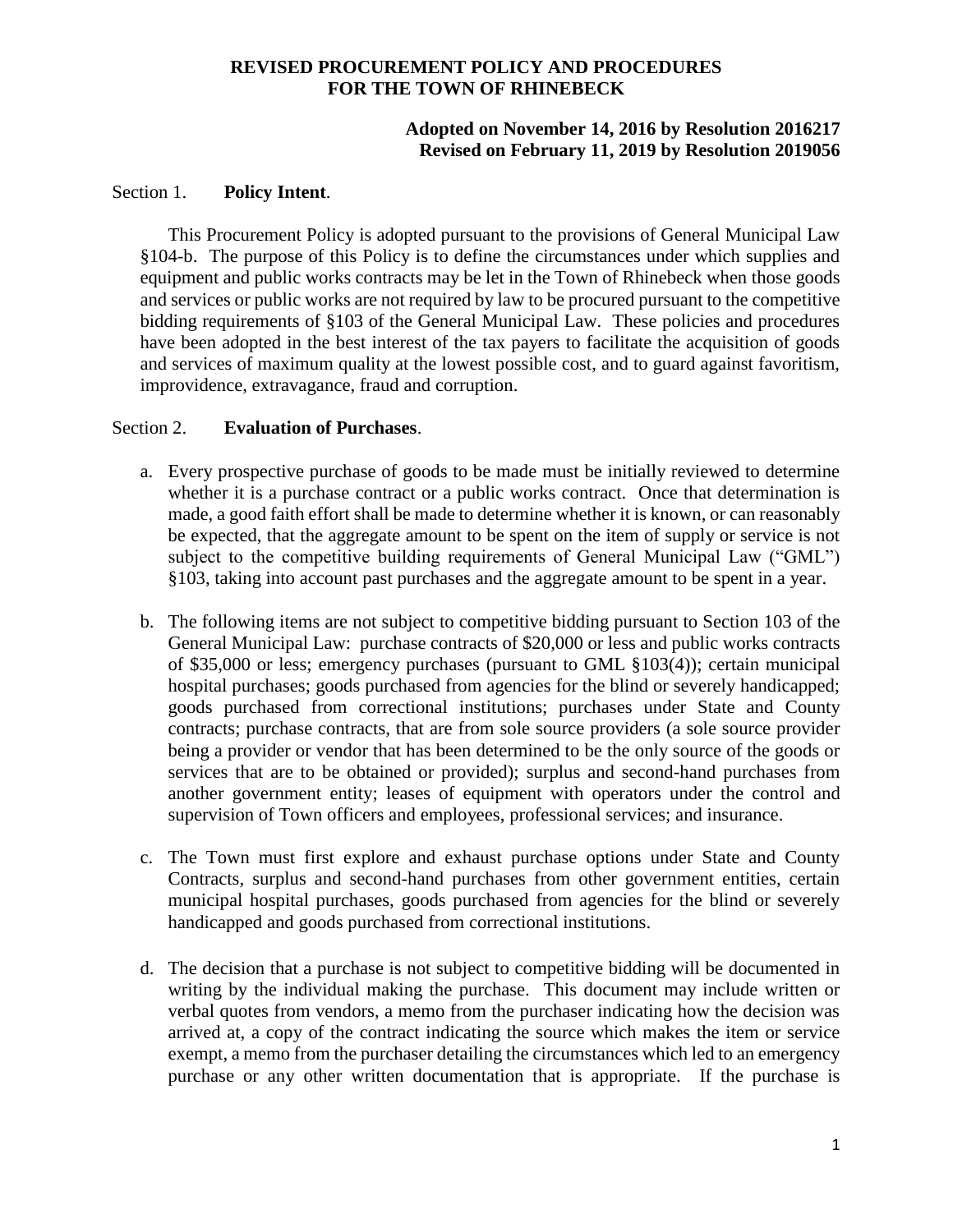# **Adopted on November 14, 2016 by Resolution 2016217 Revised on February 11, 2019 by Resolution 2019056**

approved for the contractors awarded by resolution of the Town Board, the Town Board shall state the reason why the purchase was not subject to competitive bidding.

- e. Leases which in substance are really purchases will be considered purchases for competitive bidding purposes and for compliance with this procurement policy.
- f. Installment purchase contracts for equipment, machinery and apparatus are subject to competitive bidding requirements and for compliance with this procurement policy. Lease arrangements, where the purchase price is less than a reasonably accurate estimate of fair market value of the equipment at the time of purchase, so that a component of the annual rental charge is really an installment payment towards the purchase of the equipment including arrangements where there is a normal purchase price or where title will automatically pass, is to be considered an installment purchase.
- g. Where a true rental or lease agreement includes provision for separate service or maintenance charges in addition to rental charges, the service and maintenance aspect constitutes a separate public works contract subject to competitive bidding requirements and compliance with this procurement policy. However, where service and maintenance are purely incidental to the rental agreement and no separate charge is fixed, competitive bidding would not be involved.

### Section 3. **Methods for Securing Goods and Services**.

a. All goods and services not subject to competitive bidding will be secured by use of written requests for proposals, written quotations, verbal quotations or any other method that assures that goods will be purchased at the lowest price and that favoritism will be avoided. Whenever possible, requests or quotations will be solicited for local vendors and contractors to whom special consideration shall be extended in the awarding of contracts. Local contractors desiring to be considered for such work may submit notice of their intent and qualifications to the Town Board and Highway Superintendent.

 b. The following methods of purchase shall be used when required by this policy in order to achieve fair and reasonable pricing and the highest savings:

| Method                                                                                                                               |
|--------------------------------------------------------------------------------------------------------------------------------------|
| request for the goods and<br>Oral<br>oral/fax/quotes, so long as there are<br>sufficient funds currently available in the<br>budget. |
|                                                                                                                                      |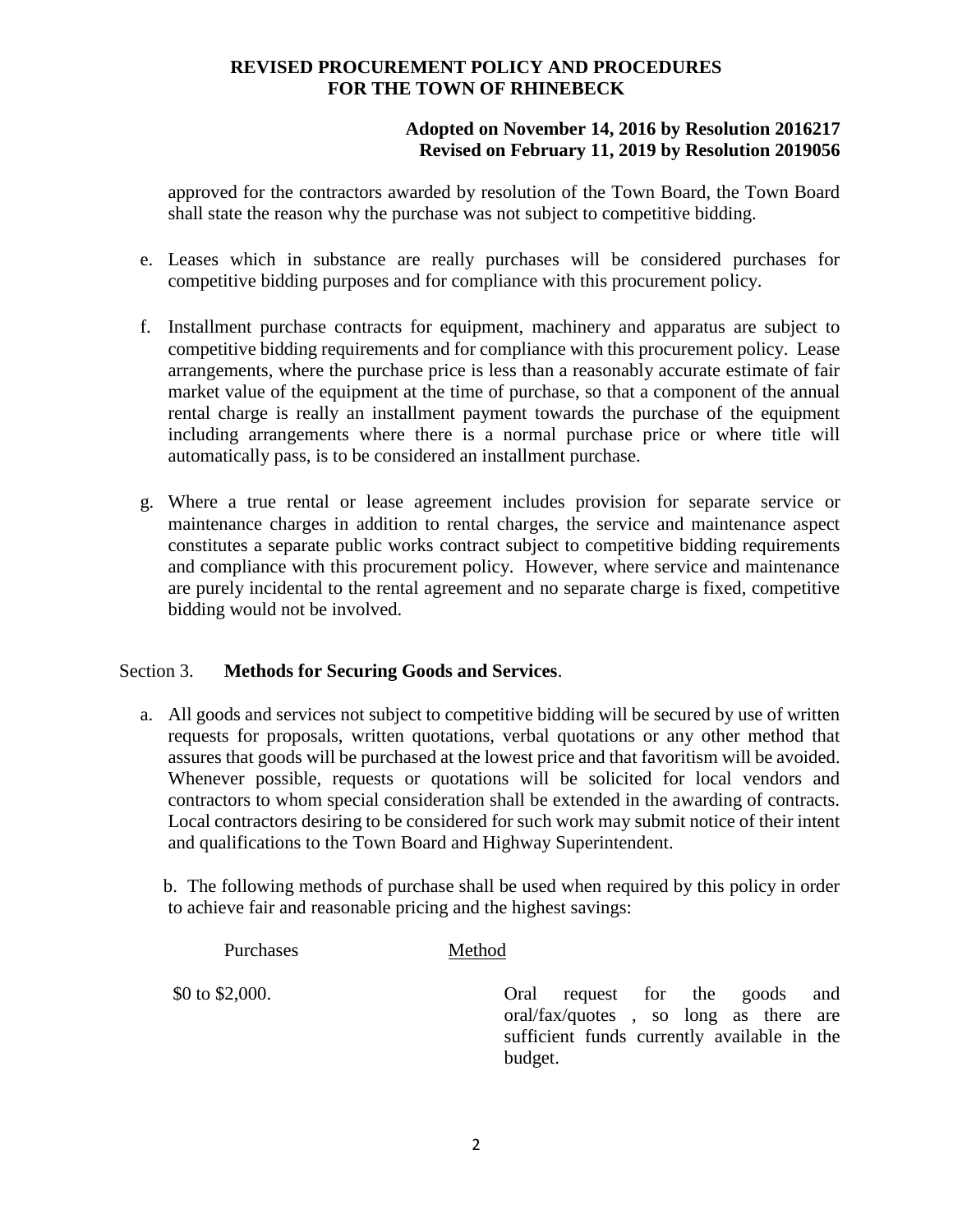#### **Adopted on November 14, 2016 by Resolution 2016217 Revised on February 11, 2019 by Resolution 2019056**

|                                               | \$2,001. To \$5,000. Written/fax/quotes from three vendors, after obtaining authorization<br>from Town Board so long as there are<br>sufficient funds currently available in the<br>budget.               |
|-----------------------------------------------|-----------------------------------------------------------------------------------------------------------------------------------------------------------------------------------------------------------|
| \$5,001 to 20,000                             | Written RFP and written quotes from three<br>vendors after obtaining authorization from<br>Town Board so long as there are sufficient<br>funds currently available in the budget.                         |
| Over \$20,000                                 | Competitive bids pursuant to<br>General<br>Municipal Law Section 103 after obtaining<br>authorization from Town Board so long as<br>there are sufficient funds currently available<br>in the budget.      |
| Estimated amount of<br>public works contracts | Method                                                                                                                                                                                                    |
| \$500 to \$3,000                              | request<br>for<br>the<br>Oral<br>goods<br>and<br>oral/fax/quotes so long as there are sufficient<br>funds currently available in the budget.                                                              |
| \$3,001 to \$25,000                           | Written/fax/proposals<br>from<br>three<br>contractors, after obtaining authorization<br>from Town Board so long as there are<br>sufficient funds currently available in the<br>budget.                    |
| \$25,001 to \$35,000                          | Written RFP and written/fax/proposals from<br>after<br>three<br>contractors<br>obtaining<br>authorizations from Town Board so long as<br>there are sufficient funds currently available<br>in the budget. |
| Over \$35,000                                 | Competitive bids pursuant to<br>General<br>Municipal Law Section 103 after obtaining<br>authorization from Town Board so long as<br>there are sufficient funds currently available<br>in the budget.      |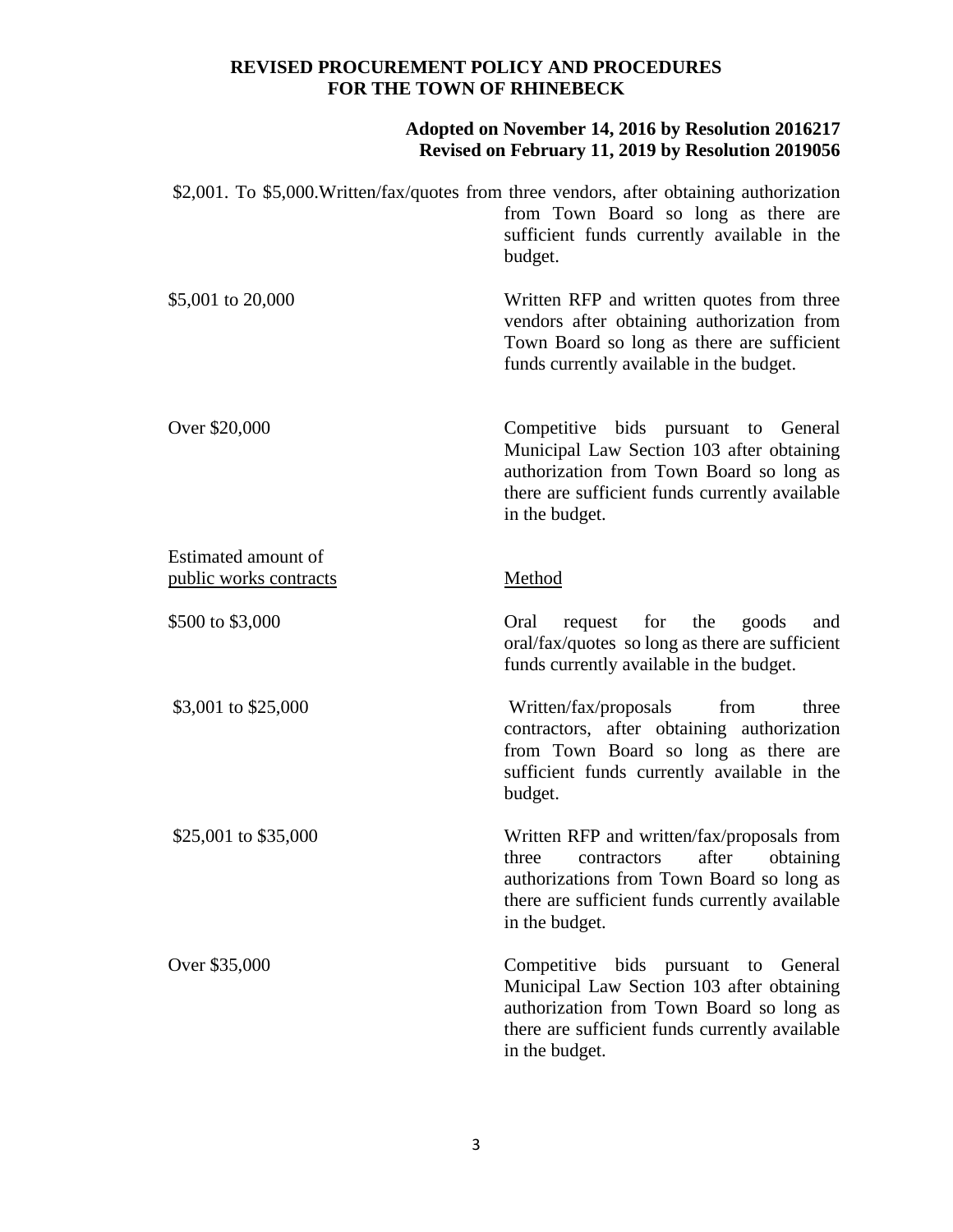# **Adopted on November 14, 2016 by Resolution 2016217 Revised on February 11, 2019 by Resolution 2019056**

- c. Any written RFP shall describe the desired goods, quantity and the particulars of delivery. The purchaser shall compile a list of all vendors from whom written/fax/oral quotes have been requested and the written/fax/oral quotes offers.
- d. A good faith effort shall be made to obtain the required number of proposals or quotations. If the purchaser is unable to obtain the required number of proposals or quotations, the purchaser will document the attempt made at obtaining the proposals. In no event shall the failure to obtain the proposals be a bar to procurement.
- e. All information gathered in complying with the procedures of this policy shall be preserved and filed with the documentation supporting the subsequent purchase or public works contract.

4. The lowest responsible proposal or quote shall be awarded the purchase or public works contract unless the purchaser prepared a written justification providing reasons why it is in the best interest of the Town and its taxpayers to make an award to other than the low proposer. Such justification may give special consideration to local vendors or contractors pursuant to Section 3(a). If a proposer is not deemed responsible, facts supporting that judgment shall also be documented and filed with the records supporting the procurement. In order to minimize and/or preclude these situations, it is expected that the purchaser would not solicit quotes from suppliers previously deemed unacceptable due to justifiable reasons.

### Section 4. **Exceptions**.

The solicitation of alternative proposals or quotations shall not be required in the best interests of the municipality in the following circumstances where proper qualifications are not necessarily found in the individual or company that offers the lowest price and the nature of these services are such that they do not readily lend themselves to competitive procurement procedures:

- a. **Professional services or services requiring special or technical skill, training or expertise** – The individual or company must be chosen based on accountability, reliability, responsibility, skill, education and training, judgment, integrity and moral worth. In determining whether a service shall fit into this category, the Town Board shall take into consideration the following guidelines:
	- (1) Whether the services are subject to state licensing or testing requirements;
	- (2) Whether substantial formal education or training is a necessary prerequisite to the performance of the services; and
	- (3) Whether the services require a personal relationship between the individual and municipal officials.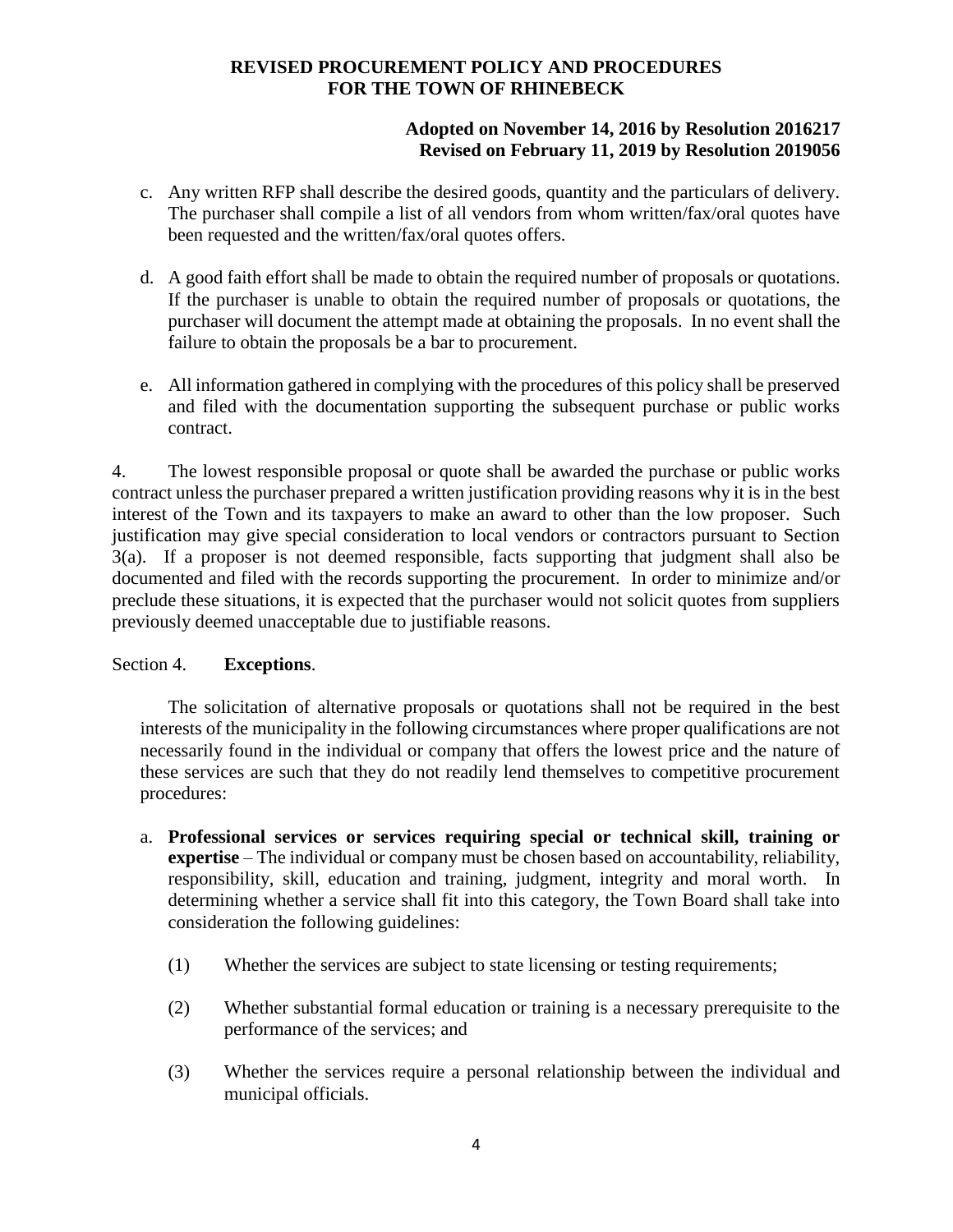# **Adopted on November 14, 2016 by Resolution 2016217 Revised on February 11, 2019 by Resolution 2019056**

Professional and technical services shall include but not be limited to the following: services of an attorney; services of a physician; technical services of an engineer or architect engaged to prepare plans, maps and estimates; securing insurance coverage and/or services of an insurance broker; services of a certified public accountant; investment management services; printing services involving extensive writing, editing or artwork; management of municipally owned property; and computer software or programming services for customized programs or services involved in substantial modification and customizing of prepackaged software.

- b. **Emergency purchases as defined in Section 103(4) of the General Municipal Law** Due to the nature of this exception, these goods or services must be purchased immediately where a delay in order to seek alternate proposals may threaten life, health, safety or welfare of the residents. This section does not preclude alternate proposals if time permits.
- c. **Purchases of surplus and second-hand goods from any source** If alternate proposals are required, the Town is precluded from purchasing surplus and second-hand goods at auctions or through specific advertised sources where the best prices are usually contained. It is also difficult to try to compare prices of used goods and a lower price may indicate an older product.

Not

- d. **Goods under \$500 and public works contracts for less than \$500** The time and documentation required to purchase through this policy may be more costly than the item itself and therefore not be in the best interests of the taxpayer. In addition, it is not likely that such de minimis contracts would be awarded based on favoritism.
- e. **Sole Source** When it can be justified that this supplier is the only source which can manufacture a product or provide a service so that there is no possibility of competition (i.e. patent, directed by law, possesses unique expertise).
- f. **Single Source** Source identified as the result of previous standardization of a specific purchase when there are no other suppliers of that item for the Town service area.
- g. **Lease of equipment so long as the project is under the complete control and supervision of the Town –** However, in such event competitive proposals are to be solicited from vendors who can provide a similar type service when the Town wishes to make such leases or rentals in the future; and any lease or rental rates shall be subject to the prior approval of the Town Supervisor.
- h. **Option to utilize competitive bidding process**  No portion of this policy shall be construed as preventing the competitive bidding of purchase contracts under \$20,000 or public works projects under \$35,000, if so desired by the Town Board. In that event, the Town Board shall also be permitted to award purchase contracts pursuant to General